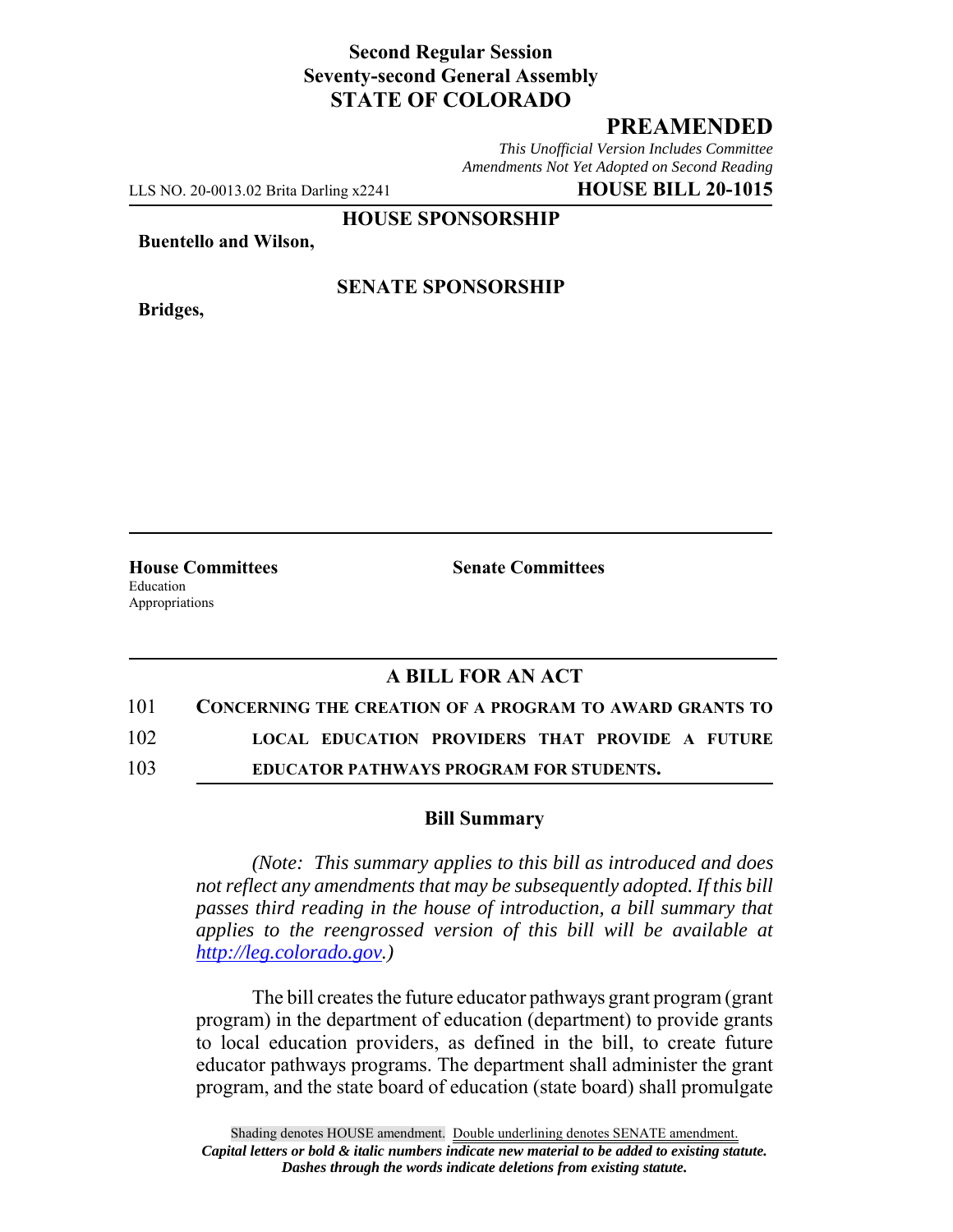necessary rules for the grant program.

Future educator pathways programs prepare future educators, including future educators in early childhood education, by providing students with opportunities for concurrent enrollment and apprenticeships that lead to college credit toward degrees and credentials as educators. The state board, after consultation with the department of labor and employment and the department of higher education, shall promulgate rules establishing requirements for apprenticeship programs.

The bill specifies the dates by which an eligible local education provider must apply to the department for grant money and the information required in the grant program application. The state board shall award grants to one or more qualified local education providers by dates specified in the bill. A local education provider that receives a grant is required to use the grant money for specified purposes in connection with apprenticeship programs and concurrent enrollment. To receive a grant, a local education provider shall commit to match state grant money with local money equal to 25% of the grant award.

The bill specifies that the state board is required to ensure that grants are awarded to geographically diverse local education providers and to a mix of rural, urban, and suburban local education providers. In addition, the state board shall award at least 20% of the total amount awarded in grants to eligible rural local education providers, as defined in the bill, and at least 70% of the total amount awarded in grants to future educator pathways programs that provide apprenticeships.

The bill creates the future educator pathways fund (fund) in the state treasury and requires the state treasurer to transfer an amount of money specified in the bill from the general fund to the fund in the 2020-21, 2021-22, and 2022-23 state fiscal years. The state board may award grant program grants in a fourth year of the program if money remains in the fund after the third grant cycle.

The department is required to submit an annual report on the grant program to the governor and the house and senate education committees that includes specified information, including a final report.

 *Be it enacted by the General Assembly of the State of Colorado:* **SECTION 1.** In Colorado Revised Statutes, **add** article 103 to title 22 as follows: **ARTICLE 103 Future Educator Pathways Program 22-103-101. Legislative declaration.** (1) THE GENERAL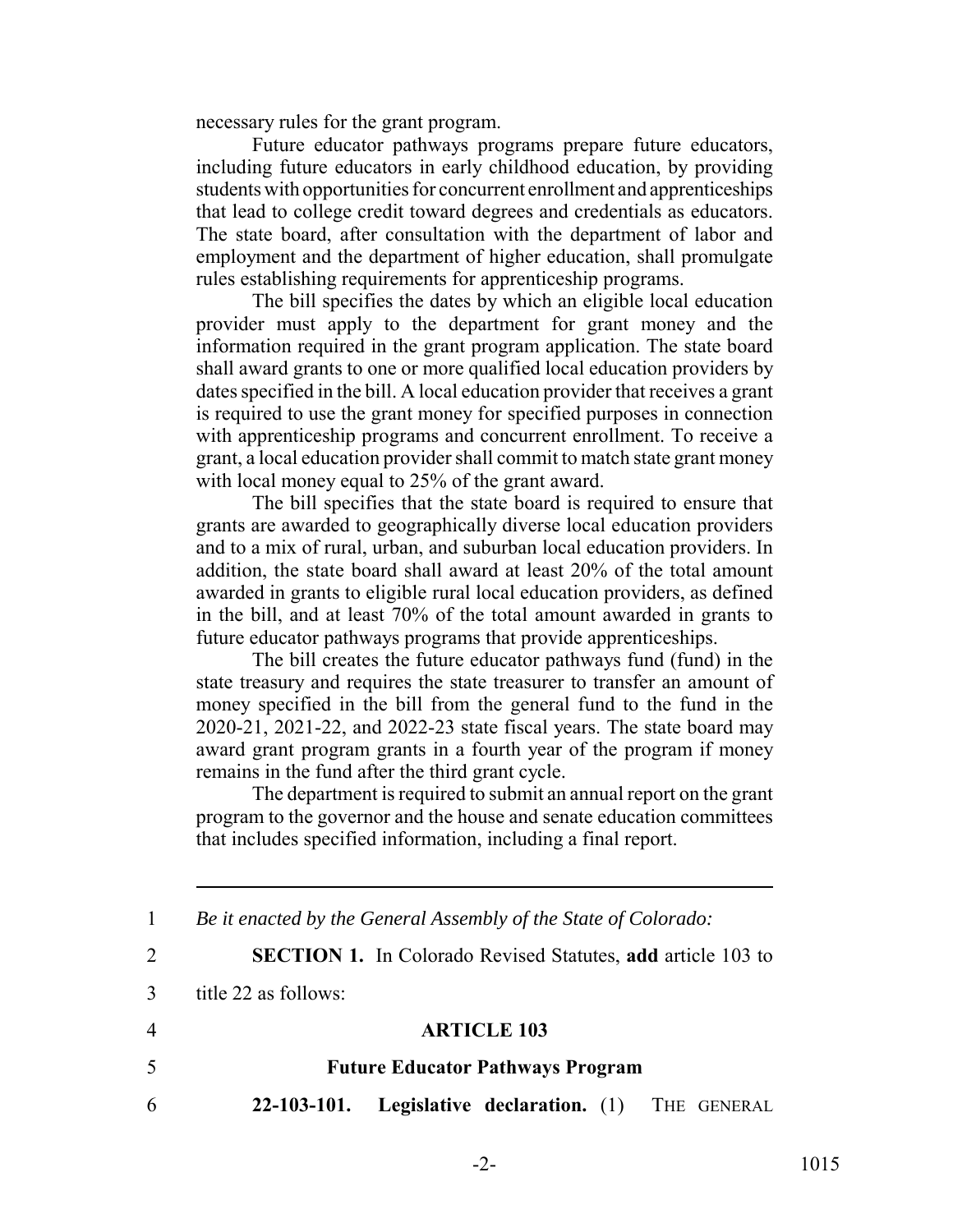ASSEMBLY FINDS AND DECLARES THAT:

 (a) COLORADO FACES A SIGNIFICANT TEACHER SHORTAGE, PARTICULARLY IN RURAL AREAS AND HARD-TO-SERVE SCHOOLS AND SUBJECTS;

 (b) IN DECEMBER 2017, THE COLORADO DEPARTMENT OF EDUCATION AND THE COLORADO DEPARTMENT OF HIGHER EDUCATION CONDUCTED AN IN-DEPTH STUDY OF TEACHER SHORTAGES IN COLORADO 8 AND ACROSS THE COUNTRY;

 (c) THE STUDY FOUND THAT COLORADO HAS SEEN A DECREASE IN ENROLLMENT AND COMPLETION OF EDUCATOR PREPARATION PROGRAMS, WHILE THE DEMAND FOR QUALIFIED EDUCATORS IS RISING DUE TO CAREER 12 ATTRITION AND INCREASING NUMBERS OF RETIREES;

 (d) AS A RESULT, APPROXIMATELY FIFTY PERCENT OF THE TEACHERS COLORADO LICENSES ANNUALLY ARE FROM OUT OF STATE. IN ADDITION, RECENT DATA SHOWS A TWENTY-FIVE PERCENT DECREASE IN ENROLLMENT IN COLORADO TRADITIONAL EDUCATOR PREPARATION PROGRAMS FROM ACADEMIC YEAR 2010-11 THROUGH ACADEMIC YEAR 2015-16.

 (e) THE COLORADO DEPARTMENT OF EDUCATION COLLECTED OFFICIAL TEACHER SHORTAGE DATA FROM THE SCHOOL DISTRICTS FOR THE FIRST TIME IN THE 2018-19 SCHOOL YEAR AND FOUND THE FOLLOWING:

 (I) ALMOST NINE THOUSAND TEACHING AND SPECIAL SERVICES PROVIDER POSITIONS NEEDED TO BE FILLED IN 2018-19, REPRESENTING FOURTEEN PERCENT OF ALL TEACHING AND NINETEEN PERCENT OF ALL SPECIAL SERVICES PROVIDER POSITIONS IN THE STATE;

**(II) OF THE SEVEN THOUSAND SEVEN HUNDRED SEVENTY-THREE** TOTAL TEACHING POSITIONS TO FILL, TWO HUNDRED SIXTY-FOUR, OR

-3- 1015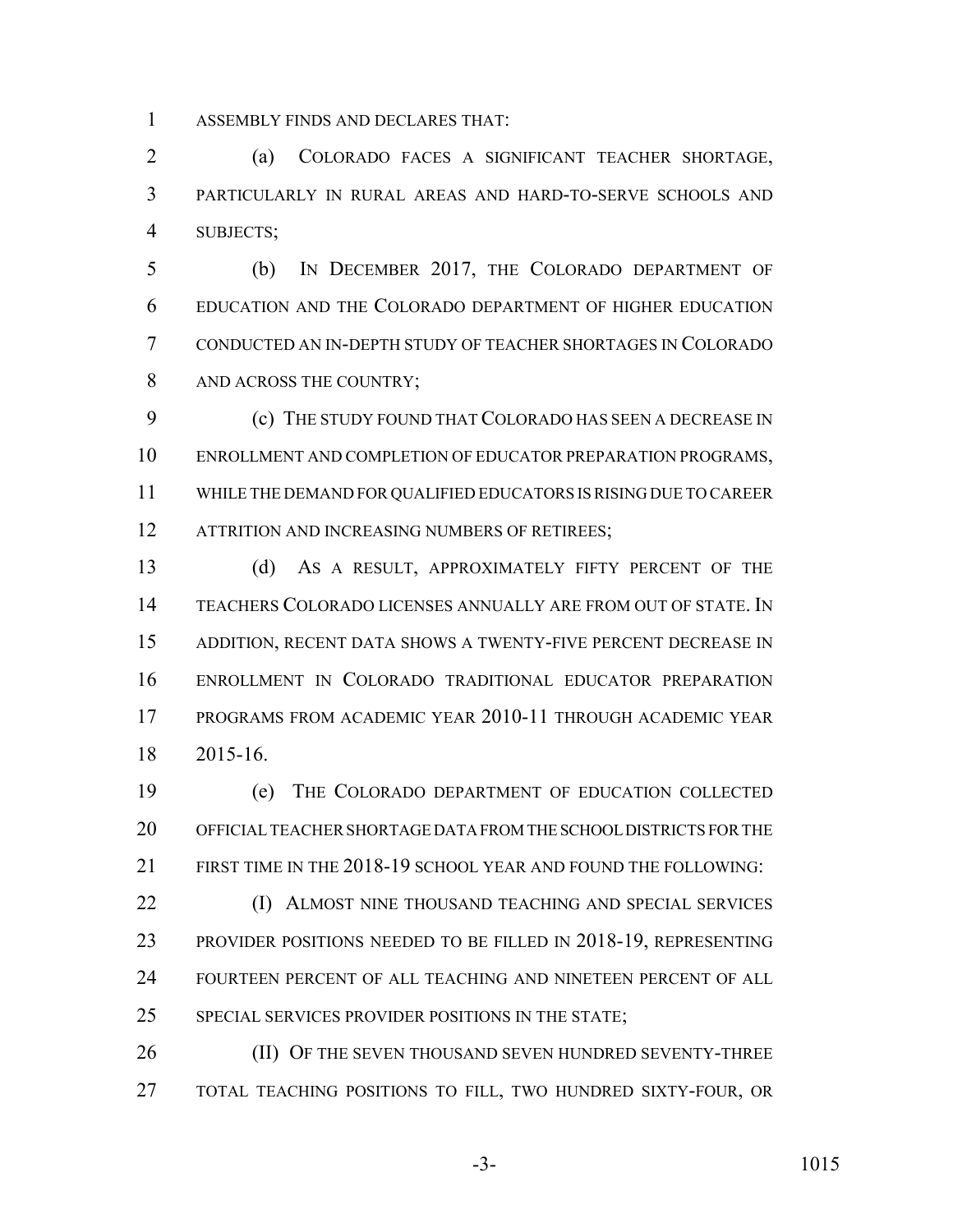THREE PERCENT, REMAINED UNFILLED FOR THE SCHOOL YEAR AND NINE HUNDRED THIRTY-THREE, OR TWELVE PERCENT, WERE FILLED THROUGH A SHORTAGE MECHANISM;

 (III) OF THE ONE THOUSAND ONE HUNDRED SEVENTY-SEVEN TOTAL SPECIAL SERVICES PROVIDER POSITIONS TO FILL, ONE HUNDRED THREE, OR NINE PERCENT, REMAINED UNFILLED FOR THE SCHOOL YEAR AND NINETY-ONE, OR EIGHT PERCENT, WERE FILLED THROUGH A SHORTAGE MECHANISM; AND

 (IV) IN CORE TEACHING SUBJECT AREAS, SHORTAGES OF MATHEMATICS, SCIENCE, AND SPECIAL EDUCATION TEACHERS WERE EVIDENT STATEWIDE.IN ADDITION, SHORTAGES OF ENGLISH TEACHERS IN RURAL AREAS AND EARLY CHILDHOOD TEACHERS IN NON-RURAL AREAS WERE REPORTED.

 (f) CONSISTENTLY, ACROSS BOTH PUBLIC AND PRIVATE INDUSTRIES OF ALL SIZES, A LACK OF EXPERIENTIAL LEARNING IS ONE OF THE MOST SIGNIFICANT BARRIERS TO A RELIABLE SUPPLY OF SKILLED TALENT READY 17 FOR CAREERS IN SUCH INDUSTRIES;

 (g) YOUTH APPRENTICESHIP HAS BEEN PROVEN TO BE A POWERFUL OPTION FOR ENABLING STUDENTS TO GAIN CREDENTIALS AND ACCESS TO GOOD CAREERS IN THE FIELD OF EDUCATION; AND

 (h) STUDENTS WHO PARTICIPATE IN CONCURRENT ENROLLMENT ARE MORE LIKELY TO ENROLL IN HIGHER EDUCATION AND STAY IN COLLEGE.

 (2) THEREFORE, THE GENERAL ASSEMBLY DECLARES THAT FOR ALL OF THESE REASONS IT IS IN THE BEST INTERESTS OF THE CITIZENS OF COLORADO TO PROMOTE OPPORTUNITIES FOR STUDENTS TO PARTICIPATE IN APPRENTICESHIPS AND CONCURRENT ENROLLMENT COURSE WORK TO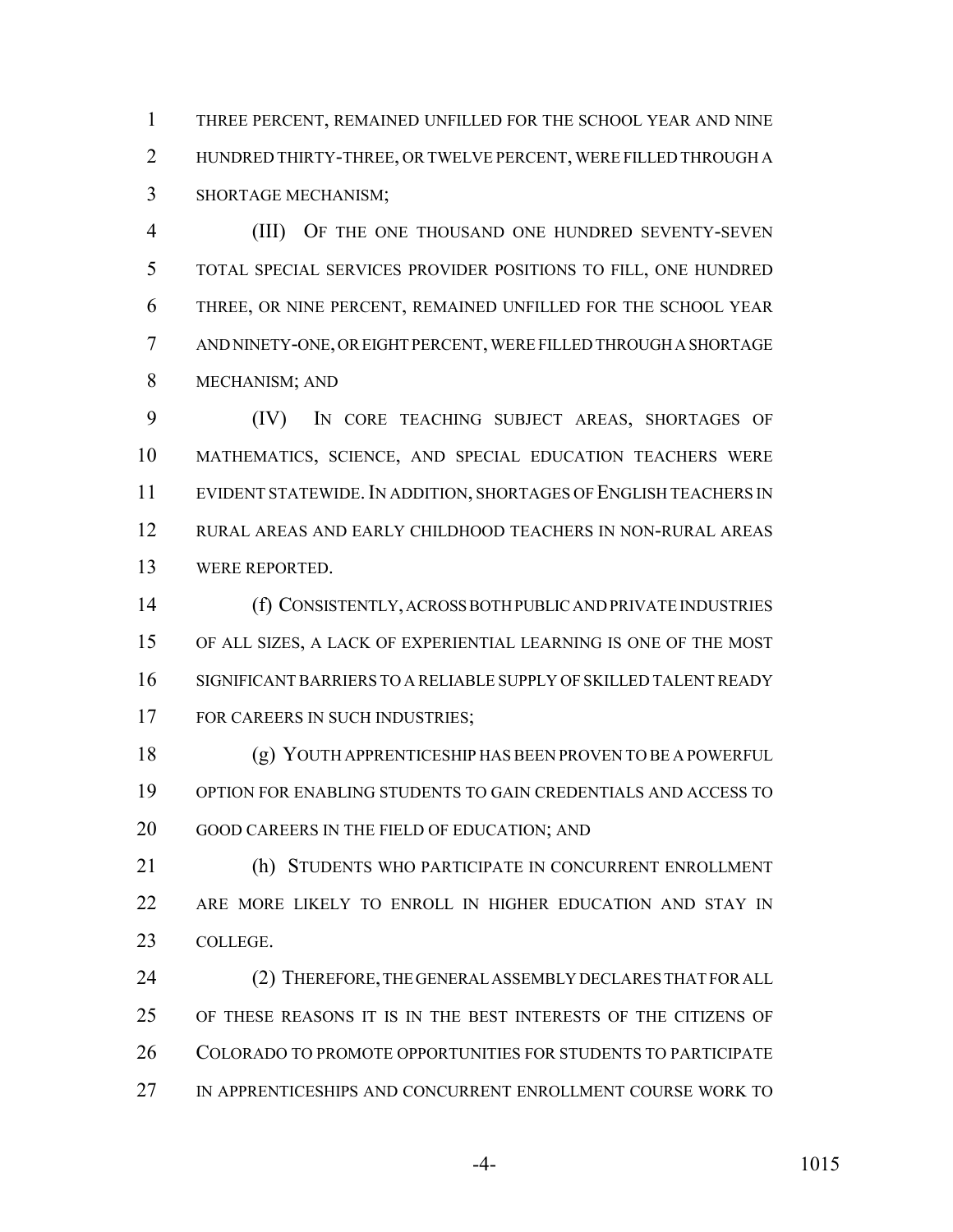HELP PREPARE THEM FOR CAREERS IN EDUCATION.

 **22-103-102. Definitions.** AS USED IN THIS ARTICLE 103, UNLESS THE CONTEXT OTHERWISE REQUIRES:

(1) "APPRENTICESHIP" MEANS AN EXPERIENCE THAT IS:

 (a) CAREER-ORIENTED, WITH LEARNING STRUCTURED TO DEVELOP A STUDENT'S KNOWLEDGE, SKILLS, AND COMPETENCIES THAT LEAD TO A CAREER;

 (b) PORTABLE, WITH LEARNING AND EARNED CREDIT THAT LEAD TO POSTSECONDARY CREDENTIALS THAT QUALIFY THE STUDENT FOR EMPLOYMENT STATEWIDE;

 (c) ACCOUNTABLE, WITH STUDENT, EMPLOYER, AND PROGRAM OUTCOMES MONITORED BY THE STATE OR FEDERAL GOVERNMENT USING TRANSPARENT, RECOGNIZED METRICS TO SUPPORT IMPROVEMENT;

 (d) WAGE BEARING, WITH STUDENTS EARNING WAGES FOR THEIR WORK HOURS; AND

 (e) IN COMPLIANCE WITH STATE BOARD RULES ADOPTED PURSUANT TO SECTION 22-103-103 (3) CONCERNING STANDARDS FOR APPRENTICESHIP PROGRAMS.

 (2) "CONCURRENT ENROLLMENT" HAS THE SAME MEANING AS SET FORTH IN SECTION 22-35-103 (6).

 (3) "DEPARTMENT" MEANS THE DEPARTMENT OF EDUCATION CREATED AND EXISTING PURSUANT TO SECTION 24-1-115.

 (4) "FUND" MEANS THE FUTURE EDUCATOR PATHWAYS FUND, CREATED IN SECTION 22-103-106.

 (5) "GRANT PROGRAM" MEANS THE FUTURE EDUCATOR PATHWAYS GRANT PROGRAM CREATED IN THIS ARTICLE 103.

(6) "LOCAL EDUCATION PROVIDER" MEANS A SCHOOL DISTRICT, A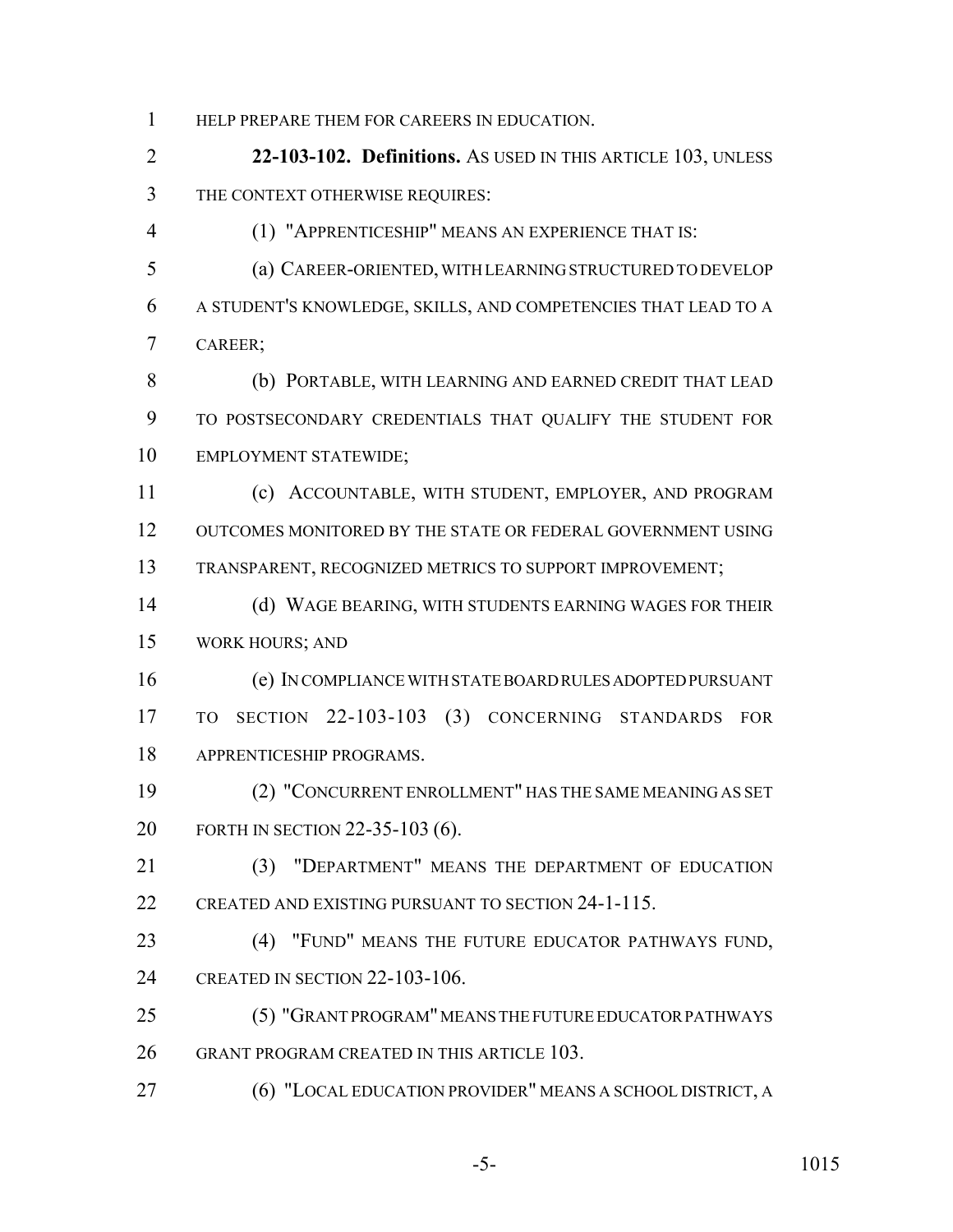CHARTER SCHOOL AUTHORIZED BY A SCHOOL DISTRICT PURSUANT TO PART 2 1 OF ARTICLE 30.5 OF THIS TITLE 22, A CHARTER SCHOOL AUTHORIZED BY THE STATE CHARTER SCHOOL INSTITUTE PURSUANT TO PART 5 OF ARTICLE 30.5 OF THIS TITLE 22, OR A BOARD OF COOPERATIVE SERVICES CREATED AND OPERATING PURSUANT TO ARTICLE 5 OF THIS TITLE 22 THAT OPERATES ONE OR MORE PUBLIC SCHOOLS.

 (7) "NONPROFIT PARTNER" MEANS A NONPROFIT ORGANIZATION THAT:

 (a) PROVIDES OR FACILITATES FOR A LOCAL EDUCATION PROVIDER OPPORTUNITIES FOR STUDENTS TO PARTICIPATE IN AN APPRENTICESHIP, AS 11 DEFINED IN SUBSECTION (1) OF THIS SECTION, AND THAT COMPLIES WITH STATE BOARD RULES FOR APPRENTICESHIPS ADOPTED PURSUANT TO 13 SECTION 22-103-103 (3);

 (b) COORDINATES EDUCATION-INDUSTRY-LEAD COMPETENCY IDENTIFICATION TO INFORM THE DEVELOPMENT OF WORKPLACE LEARNING CURRICULUM THAT IS ALIGNED WITH THE COLORADO TEACHER QUALITY 17 STANDARDS OR WITH THE COLORADO EARLY CHILDHOOD COMPETENCIES; (c) PROVIDES OR COORDINATES WRAPAROUND SERVICES FOR APPRENTICES; AND

20 (d) FACILITATES THE PARTNERSHIP BETWEEN LOCAL EDUCATION PROVIDERS AND STATE INSTITUTIONS OF HIGHER EDUCATION TO ENSUREALIGNMENT OF EARNED CREDIT WITH DEGREE PATHWAYS AT ONE OR MORE STATE INSTITUTIONS OF HIGHER EDUCATION OR TRANSFERABILITY OFCREDIT AS PART OF A STATEWIDE DEGREE TRANSFER AGREEMENT.

(8) "RURAL LOCAL EDUCATION PROVIDER" MEANS:

(a) A SCHOOL DISTRICT IN COLORADO THAT THE DEPARTMENT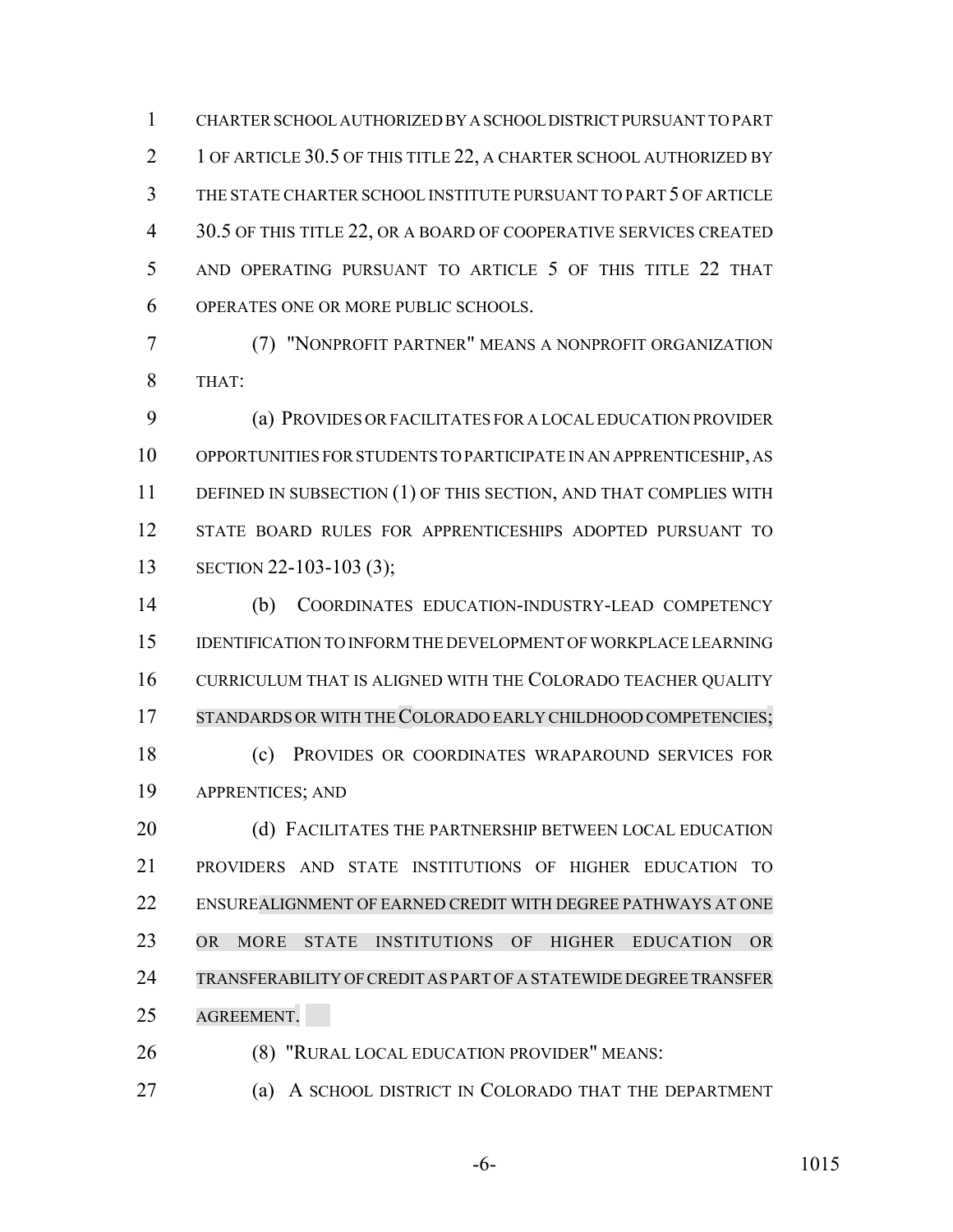DETERMINES IS RURAL, BASED ON THE GEOGRAPHIC SIZE OF THE SCHOOL DISTRICT AND THE DISTANCE OF THE SCHOOL DISTRICT FROM THE NEAREST LARGE, URBANIZED AREA;

 (b) A DISTRICT CHARTER SCHOOL THAT IS AUTHORIZED BY A 5 SCHOOL DISTRICT DESCRIBED IN SUBSECTION (8)(a) OF THIS SECTION;

 (c) AN INSTITUTE CHARTER SCHOOL THAT IS LOCATED WITHIN THE GEOGRAPHIC BOUNDARIES OF A SCHOOL DISTRICT DESCRIBED IN 8 SUBSECTION (8)(a) OF THIS SECTION; AND

9 (d) A BOARD OF COOPERATIVE SERVICES THAT OPERATES A SCHOOL THAT IS LOCATED WITHIN THE GEOGRAPHIC BOUNDARIES OF A 11 SCHOOL DISTRICT DESCRIBED IN SUBSECTION (8)(a) OF THIS SECTION.

 (9) "STATE BOARD" MEANS THE STATE BOARD OF EDUCATION CREATED AND EXISTING PURSUANT TO SECTION 1 OF ARTICLE IX OF THE STATE CONSTITUTION.

 (10) "STATE INSTITUTION OF HIGHEREDUCATION" MEANS A STATE INSTITUTION OF HIGHER EDUCATION AS DEFINED IN SECTION 23-18-102 (10).

 (11) "STATEWIDE DEGREE TRANSFER AGREEMENTS" MEANS STATEWIDE DEGREE TRANSFER AGREEMENTS ESTABLISHED PURSUANT TO SECTION 23-1-108 (7)(a).

 **22-103-103. Future educator pathways grant program - creation - rules.** (1) THE FUTURE EDUCATOR PATHWAYS GRANT PROGRAM IS CREATED IN THE DEPARTMENT TO PROVIDE GRANTS TO LOCAL EDUCATION PROVIDERS TO CREATE FUTURE EDUCATOR PATHWAYS PROGRAMS TO ASSIST IN RECRUITING AND RETAINING EDUCATORS, INCLUDING EARLY CHILDHOOD EDUCATORS. THE DEPARTMENT SHALL ADMINISTER THE GRANT PROGRAM.

-7- 1015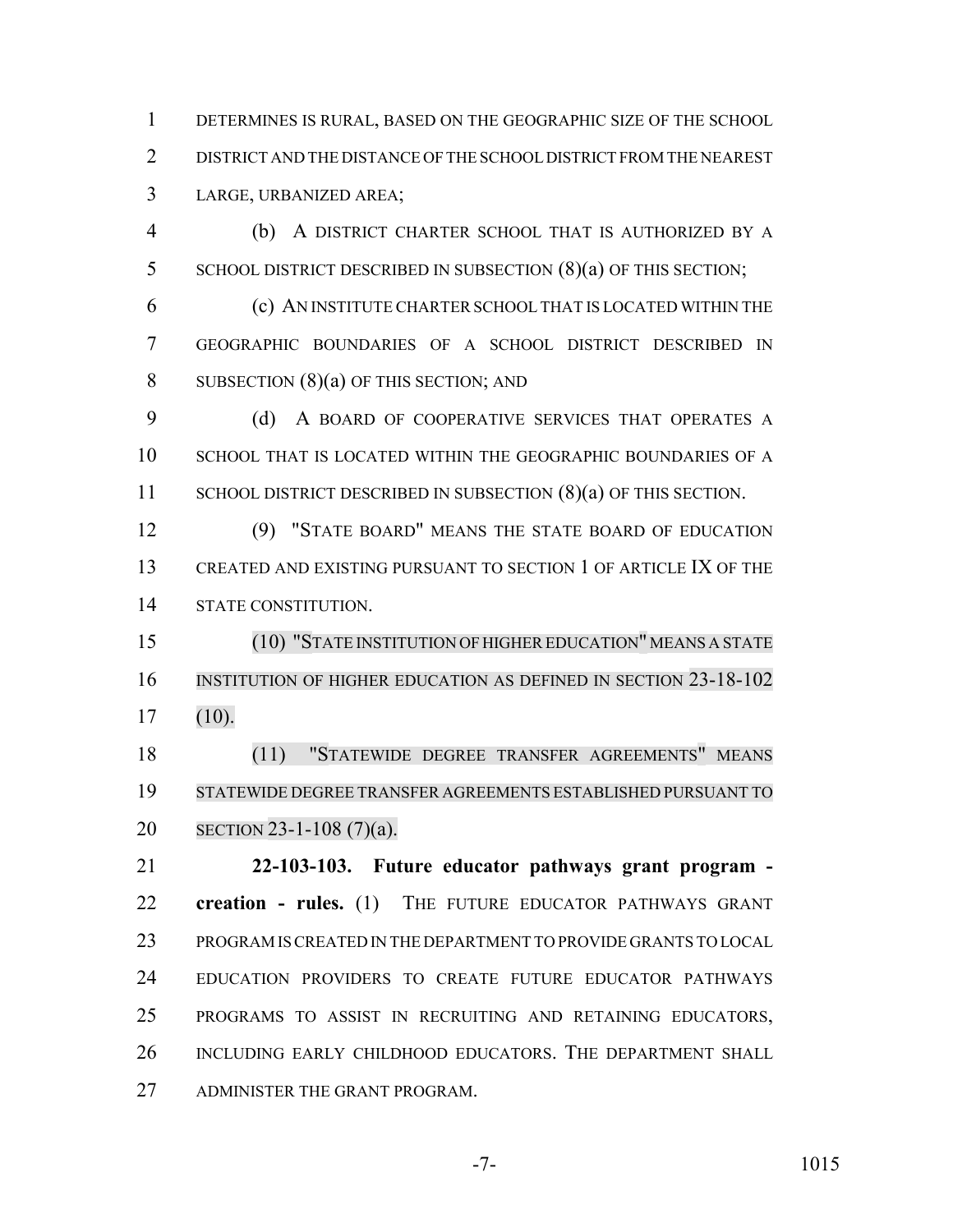(2) PURSUANT TO ARTICLE 4 OF TITLE 24, THE STATE BOARD SHALL PROMULGATE SUCH RULES AS ARE REQUIRED IN THIS SECTION AND SUCH ADDITIONAL RULES AS MAY BE NECESSARY TO IMPLEMENT THE GRANT PROGRAM.

 (3) THE DEPARTMENT SHALL CONSULT WITH THE DEPARTMENT OF LABOR AND EMPLOYMENT AND THE DEPARTMENT OF HIGHER EDUCATION, AND, AFTER SUCH CONSULTATION,THE STATEBOARD SHALL PROMULGATE RULES ESTABLISHING APPROPRIATE REQUIREMENTS FOR APPRENTICESHIPS. AT A MINIMUM, THE STATE BOARD'S REQUIREMENTS MUST INCLUDE:

 (a) STANDARDS FOR ON-THE-JOB TRAINING, INCLUDING OPPORTUNITIES FOR STUDENTS TO EARN A CREDENTIAL THROUGH THE APPRENTICESHIP PROGRAM, IF APPROPRIATE. AT MINIMUM, THE 13 STANDARDS MUST BE ALIGNED WITH THE COLORADO TEACHER QUALITY STANDARDS AND CALIBRATED TO PRESERVICE RATHER THAN PARA-EDUCATOR ROLES WITH THE COLORADO EARLY CHILDHOOD COMPETENCIES.

 (b) THE OPPORTUNITY FOR STUDENTS TO EARN CREDIT THAT IS ALIGNED WITH DEGREE PATHWAYS AT ONE OR MORE STATE INSTITUTIONS OF HIGHER EDUCATION OR THAT IS PART OF A STATEWIDE DEGREE TRANSFER AGREEMENT, ON-THE-JOB, WORK-BASED LEARNING, AND ACCESS TO DISTRICT-LEVEL PROFESSIONAL DEVELOPMENT TRAINING, INCLUDING TRAINING THAT IS CURRENTLY TARGETED AT LICENSED TEACHERS;

 (c) REWARDS FOR SKILLS GAINS, INCLUDING WAGES, HIGH SCHOOL CREDIT FOR WORK-BASED LEARNING, THE OPPORTUNITY FOR STUDENTS TO EARN COLLEGE CREDIT, AND MAY INCLUDE PREFERRED HIRING STATUS FOR 27 STUDENTS UPON EARNING THEIR DEGREE; AND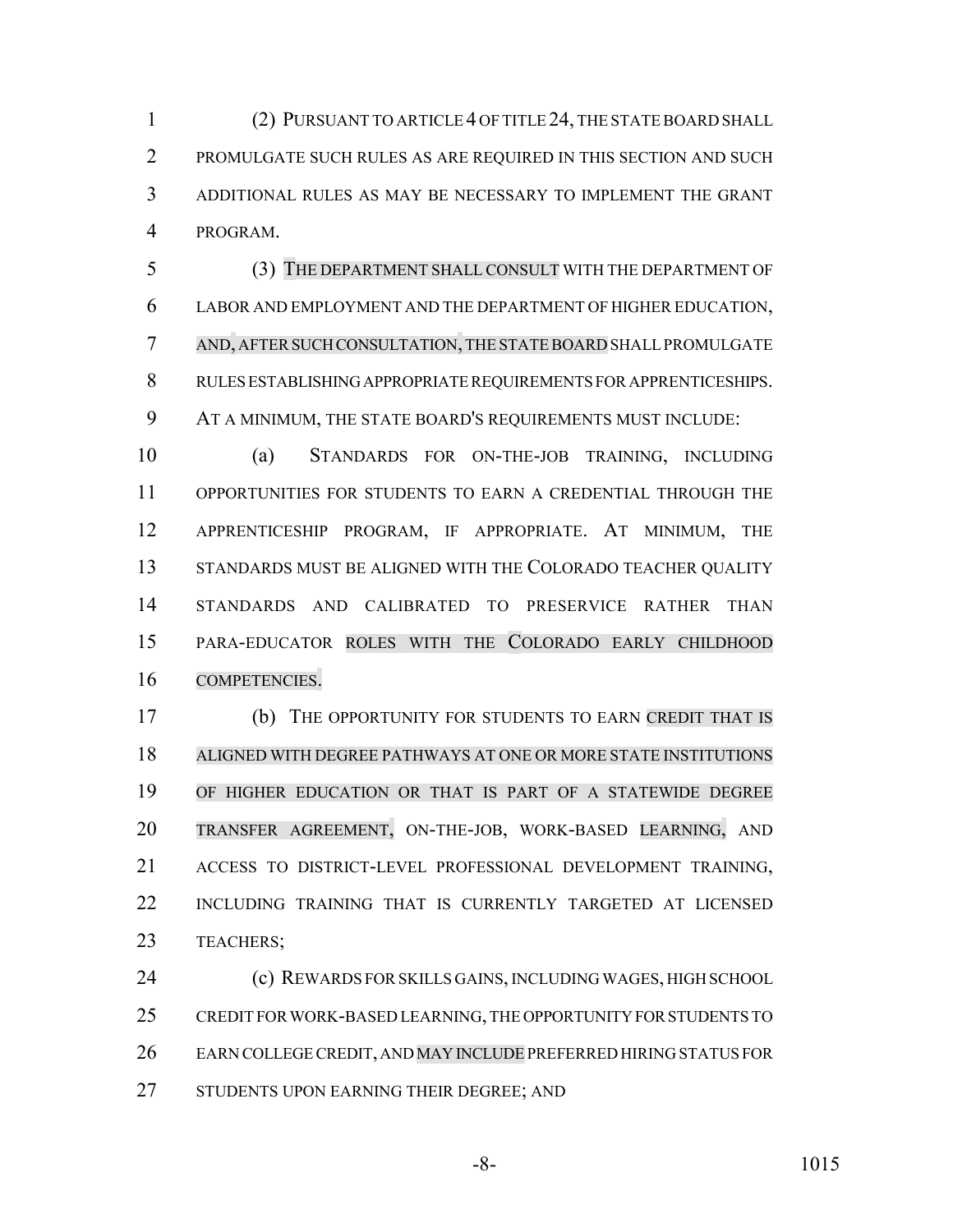#### (d) ACCOUNTABILITY AND QUALITY STANDARDS.

 **22-103-104. Grants - local education provider - application - grant amount - award of grants.** (1) EXCEPT AS PROVIDED IN SUBSECTION (7) OF THIS SECTION, ON OR BEFORE JANUARY 1, 2021, ON OR BEFORE AUGUST 1, 2021, AND ON OR BEFORE AUGUST 1, 2022, A LOCAL EDUCATION PROVIDER MAY APPLY TO THE GRANT PROGRAM, PURSUANT TO SUBSECTION (2) OF THIS SECTION, FOR A GRANT TO ESTABLISH A FUTURE EDUCATOR PATHWAYS PROGRAM PURSUANT TO THIS ARTICLE 103.

(2) THE GRANT APPLICATION MUST INCLUDE:

 (a) A DESCRIPTION OF THE LOCAL EDUCATION PROVIDER'S FUTURE EDUCATOR PATHWAYS PROGRAM, INCLUDING:

**(I)** A DESCRIPTION OF THE OPPORTUNITIES FOR STUDENTS TO PARTICIPATE IN CONCURRENT ENROLLMENT COURSE WORK, AT ANY TIME DURING THE PROGRAM, WHICH MAY INCLUDE CONCURRENT ENROLLMENT 15 DURING THE SUMMER, THAT IS ALIGNED WITH DEGREE PATHWAYS AND THAT IS ELIGIBLE FOR THE COLLEGE OPPORTUNITY FUND PROGRAM STIPENDS; AND

 (II) IF APPLICABLE, A DESCRIPTION OF THE OPPORTUNITIES FOR STUDENTS TO PARTICIPATE IN AN APPRENTICESHIP, AS DEFINED IN SECTION 20 22-103-102 (1), AND, IF USING A NONPROFIT PARTNER, IDENTIFICATION OF 21 THE NONPROFIT PARTNER AND ITS QUALIFICATIONS;

**(b)** THE TOTAL NUMBER OF STUDENTS EXPECTED TO PARTICIPATE 23 IN THE LOCAL EDUCATION PROVIDER'S FUTURE EDUCATOR PATHWAYS PROGRAM;

 (c) IDENTIFICATION OF THE STATE INSTITUTION OF HIGHER EDUCATION THAT IS PARTNERING WITH THE LOCAL EDUCATION PROVIDER 27 FOR PURPOSES OF THE FUTURE EDUCATOR PATHWAYS PROGRAM;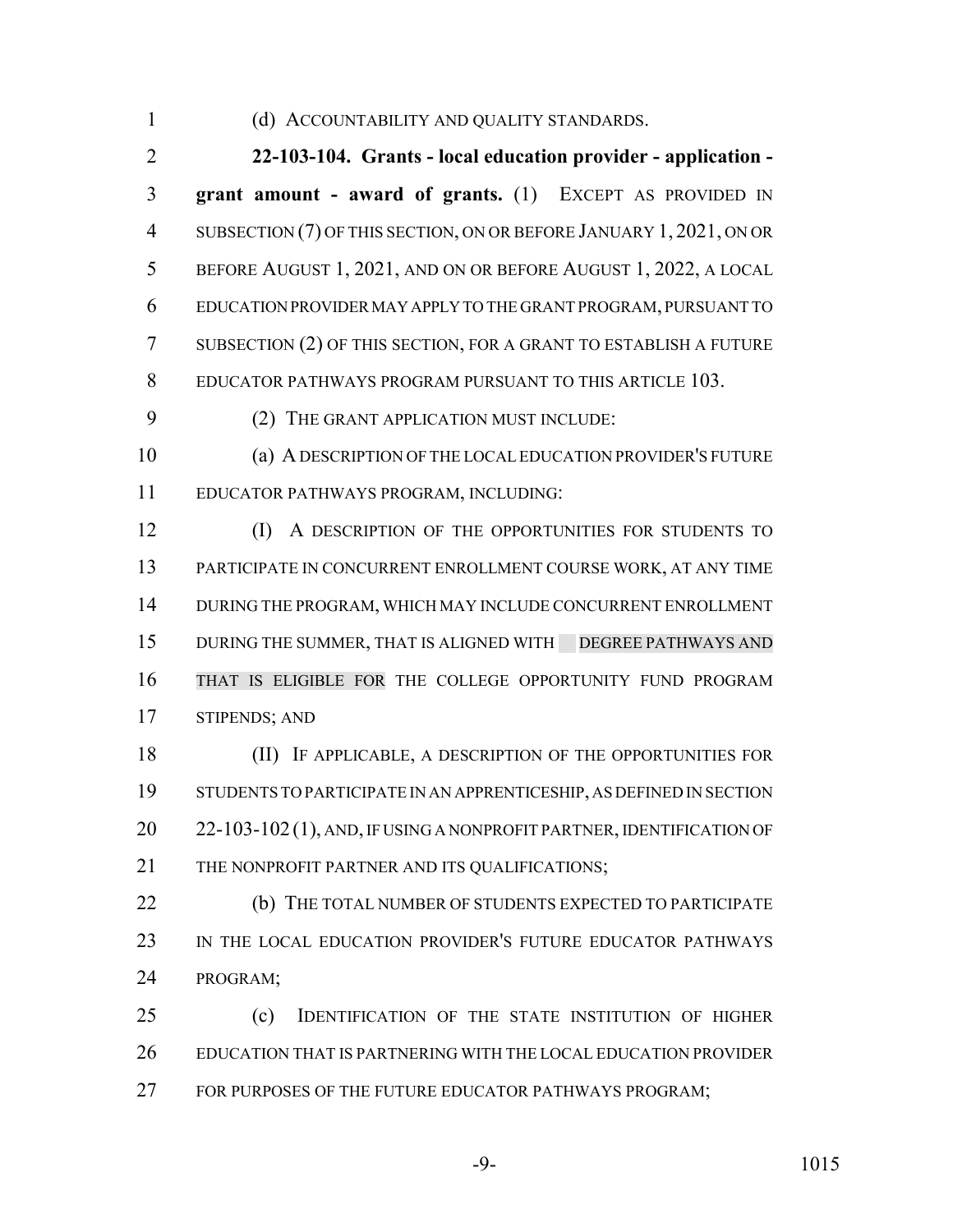(d) A LIST OF CONCURRENT ENROLLMENT COURSES THAT STUDENTS MAY TAKE DURING THE PROGRAM AND WHICH STATE INSTITUTIONS OF HIGHER EDUCATION WILL ACCEPT CREDIT FOR THOSE COURSES;

 (e) A DESCRIPTION OF EDUCATOR TRAINING ALIGNED TO EDUCATOR PREPARATION STANDARDS THAT THE LOCAL EDUCATION PROVIDER WILL PROVIDE TO PARTICIPATING STUDENTS;

8 (f) A DESCRIPTION OF HOW THE LOCAL EDUCATION PROVIDER WILL WORK TO ENSURE THAT PARTICIPANTS IN FUTURE EDUCATOR PATHWAYS PROGRAMS REFLECT THE SOCIOECONOMIC, RACIAL, AND ETHNIC DIVERSITY OF THE LOCAL COMMUNITY;

 (g) THE LOCAL EDUCATION PROVIDER'S BUDGET FOR THE FUTURE EDUCATOR PATHWAYS PROGRAM, INCLUDING EXPECTED USES OF GRANT PROGRAM MONEY THAT COMPLY WITH THE AUTHORIZED PURPOSES SET FORTH IN SECTION 22-103-105, AND THE AMOUNT OF THE GRANT REQUESTED BY THE LOCAL EDUCATION PROVIDER FROM THE GRANT PROGRAM;

 (h) THE LOCAL EDUCATION PROVIDER'S COMMITMENT TO PROVIDE FOR A LOCAL MATCH EQUAL TO NOT LESS THAN TWENTY-FIVE PERCENT OF THE GRANT AMOUNT REQUESTED FROM THE GRANT PROGRAM;

**(i) AN ASSURANCE THAT PROGRAMMING OFFERED USING GRANT**  PROGRAM MONEY WILL LEAD TO CREDIT THAT IS ALIGNED WITH DEGREE PATHWAYS AT ONE OR MORE STATE INSTITUTIONS OF HIGHER EDUCATION; AND

 (j) IF APPLICABLE, A DESCRIPTION OF A PLAN TO AUTOMATICALLY ENROLL A STUDENT IN ONE OR MORE INSTITUTIONS OF HIGHER EDUCATION UPON COMPLETION OF THE FUTURE EDUCATOR PATHWAYS PROGRAM.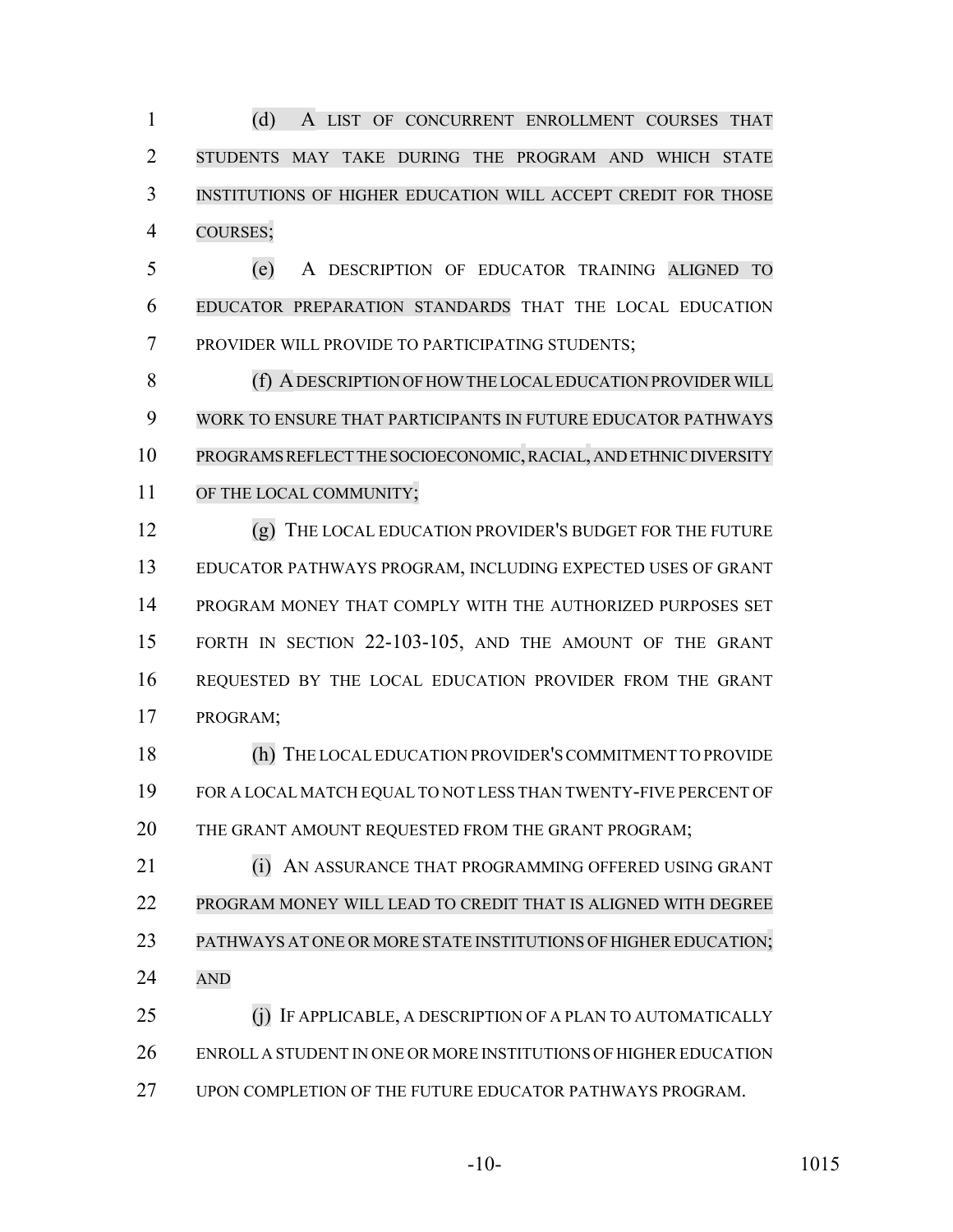(3) (a) NO LATER THAN FEBRUARY 28, 2021, NO LATER THAN SEPTEMBER 1, 2021, AND NO LATER THAN SEPTEMBER 1, 2022, THE STATE BOARD SHALL AWARD A GRANT TO ONE OR MORE LOCAL EDUCATION PROVIDERS TO ESTABLISH A FUTURE EDUCATOR PATHWAYS PROGRAM PURSUANT TO THIS ARTICLE 103.

 (b) THE TOTAL AMOUNT OF GRANT MONEY AWARDED IN EACH FISCAL YEAR SHALL NOT EXCEED THE AVAILABLE BALANCE IN THE FUND OF MONEY APPROPRIATED OR TRANSFERRED TO THE FUND FOR THE APPLICABLE FISCAL YEAR, PLUS ANY UNEXPENDED AND UNENCUMBERED MONEY IN THE FUND FROM THE PRIOR FISCAL YEAR.

 (c) THE DEPARTMENT SHALL REVIEW GRANT APPLICATIONS AND 12 SHALL MAKE RECOMMENDATIONS TO THE STATE BOARD FOR THE AWARD OF GRANTS THAT COMPLY WITH THE SELECTION CRITERIA SET FORTH IN SUBSECTIONS (4) AND (5) OF THIS SECTION. A LOCAL EDUCATION PROVIDER AWARDED A GRANT MAY APPLY FOR A GRANT FROM THE GRANT PROGRAM IN A SUBSEQUENT YEAR.

 (d) THE DEPARTMENT SHALL DISTRIBUTE GRANT MONEY TO LOCAL EDUCATION PROVIDERS THAT WERE AWARDED GRANTS ON OR BEFORE FEBRUARY 15, 2021, ON OR BEFORE SEPTEMBER 15, 2021, AND ON OR BEFORE SEPTEMBER 15, 2022. A LOCAL EDUCATION PROVIDER THAT RECEIVES A GRANT SHALL USE THE GRANT MONEY FOR THE PURPOSES SET FORTH IN SECTION 22-103-105.

 (4) IN RECOMMENDING GRANT RECIPIENTS AND IN AWARDING GRANTS, THE DEPARTMENT AND THE STATE BOARD SHALL ENSURE THAT: (a) GRANTS ARE AWARDED TO GEOGRAPHICALLY DIVERSE LOCAL EDUCATION PROVIDERS AND TO A MIX OF RURAL, URBAN, AND SUBURBAN LOCAL EDUCATION PROVIDERS;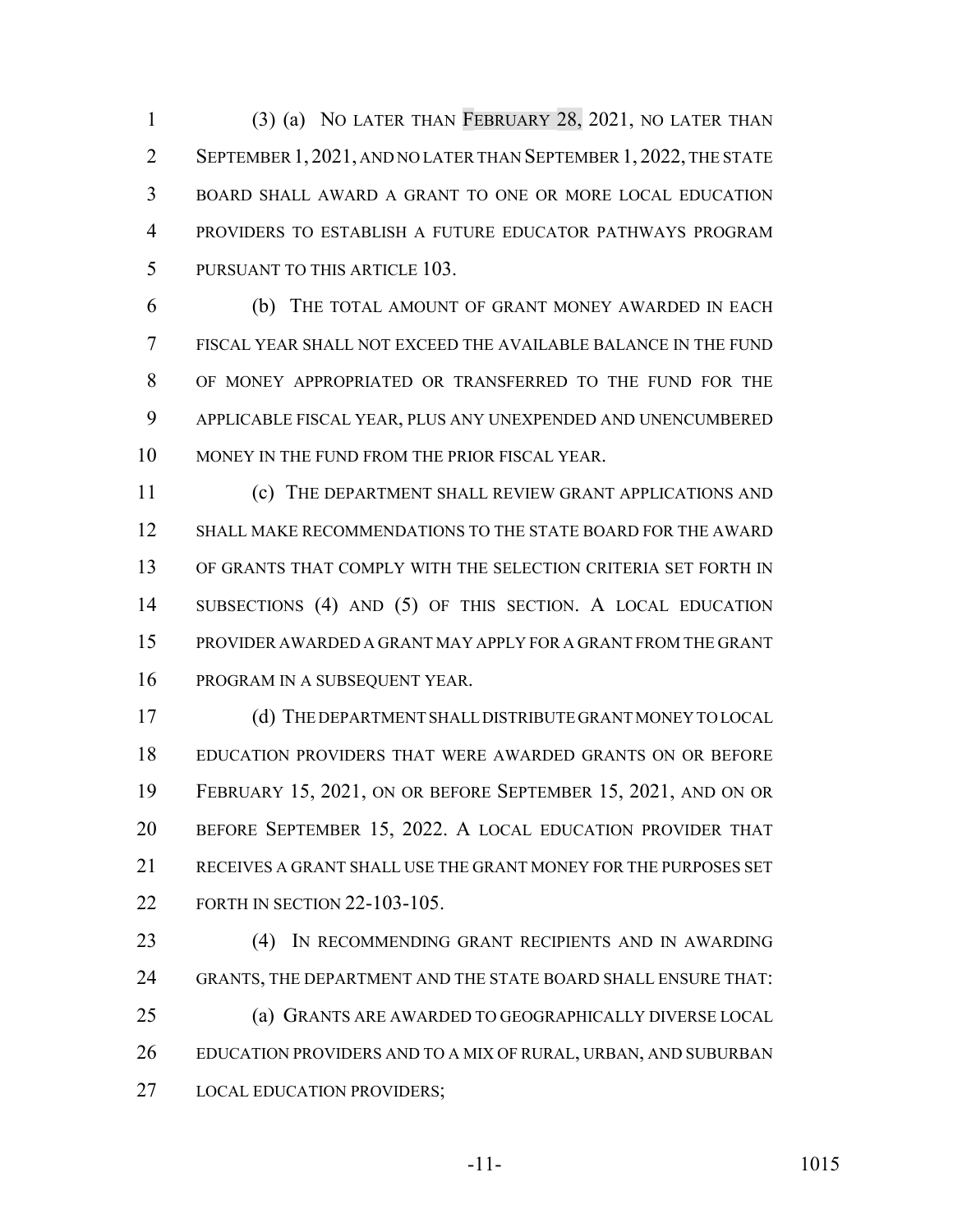(b) AT LEAST THIRTY-FIVE PERCENT OF THE TOTAL AMOUNT APPROPRIATED FOR THE GRANT PROGRAM IN ANY FISCAL YEAR, LESS ADMINISTRATIVE EXPENSES, IS AWARDED TO RURAL LOCAL EDUCATION PROVIDERS; EXCEPT THAT IF THERE IS A SHORTAGE OF RURAL LOCAL EDUCATION PROVIDERS THAT APPLY FOR THE GRANT PROGRAM, THE STATE BOARD MAY AWARD REMAINING MONEY APPROPRIATED TO THE GRANT PROGRAM FOR THE APPLICABLE FISCAL YEAR TO NON-RURAL APPLICANTS; AND

 (c) AT LEAST SEVENTY PERCENT OF THE TOTAL AMOUNT APPROPRIATED FOR THE GRANT PROGRAM IN ANY FISCAL YEAR, LESS ADMINISTRATIVE EXPENSES, IS AWARDED TO LOCAL EDUCATION PROVIDERS THAT ARE ESTABLISHING A FUTURE EDUCATOR PATHWAYS PROGRAM THAT INCLUDES AN APPRENTICESHIP, AS DEFINED IN SECTION 22-103-102 (1). IF THE STATE BOARD IS UNABLE TO AWARD SEVENTY PERCENT OF THE GRANT MONEY FOR APPRENTICESHIPS IN ANY FISCAL YEAR IN ACCORDANCE WITH THIS SUBSECTION (4)(c), THE REMAINING GRANT MONEY SHALL BE AWARDED FOR APPRENTICESHIPS IN A SUBSEQUENT GRANT CYCLE.

 (5) IN RECOMMENDING GRANT RECIPIENTS AND IN AWARDING GRANTS, THE DEPARTMENT AND THE STATE BOARD SHALL PRIORITIZE LOCAL EDUCATION PROVIDERS THAT PLAN TO UTILIZE OPEN PARAPROFESSIONAL OR ASSISTANT EARLY CHILDHOOD TEACHER POSITIONS TO PAY APPRENTICE WAGES.

 (6) THE DEPARTMENT MAY EXPEND MONEY ANNUALLY APPROPRIATED TO THE FUND FOR REASONABLE AND NECESSARY ADMINISTRATIVE EXPENSES INCURRED IN IMPLEMENTING THIS ARTICLE 103, INCLUDING MONITORING STUDENT, EMPLOYER, AND APPRENTICESHIP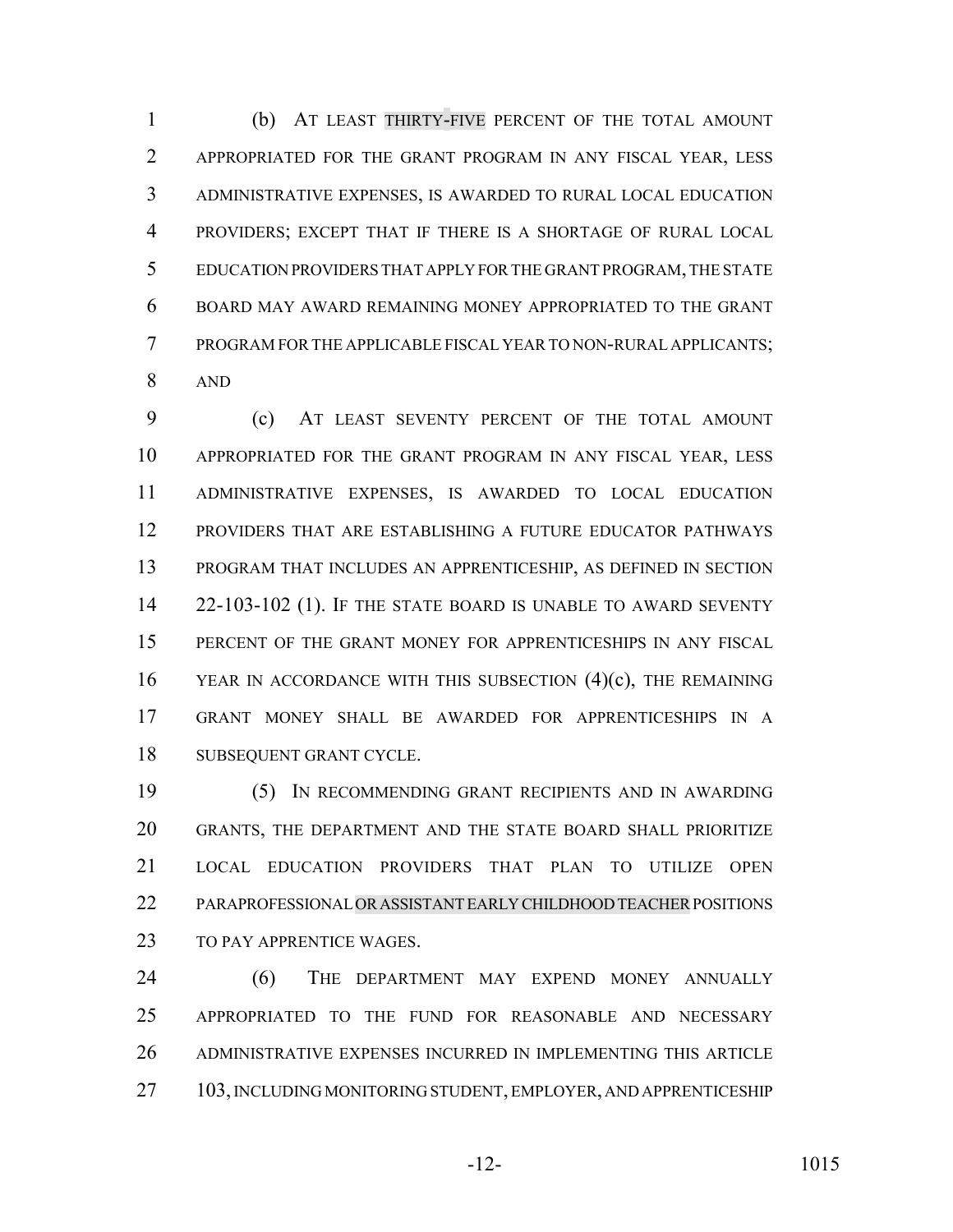PROGRAM OUTCOMES, AS DESCRIBED IN SECTION 22-103-102 (1), AND TECHNICAL ASSISTANCE, WHICH ADMINISTRATIVE EXPENSES MUST NOT EXCEED FIVE PERCENT OF THE ANNUAL APPROPRIATIONS OR TRANSFERS TO THE FUND.

 (7) NOTWITHSTANDING THE DATES SPECIFIED IN SUBSECTIONS (1) AND (3) OF THIS SECTION, THE STATE BOARD MAY EXTEND THE GRANT PROGRAM FOR A FOURTH GRANT CYCLE IF THERE IS UNENCUMBERED AND UNEXPENDED MONEY REMAINING IN THE FUND AT THE END OF THE THIRD GRANT PROGRAM CYCLE.

 **22-103-105. Grant money - authorized purposes.** (1) A LOCAL EDUCATION PROVIDER THAT IS AWARDED A GRANT PURSUANT TO THIS ARTICLE 103 MAY USE THE GRANT MONEY FOR THE FOLLOWING PURPOSES:

 (a) TO PAY THE WAGES OF AN APPRENTICE, IF NO OPEN PARAPROFESSIONAL OR ASSISTANT EARLY CHILDHOOD TEACHER POSITIONS ARE AVAILABLE TO FILL;

 (b) TO COVER THE COSTS OF JOB TRAINING FOR AN APPRENTICE, COSTS ASSOCIATED WITH OBTAINING NECESSARY CERTIFICATIONS OR LICENSES, COSTS ASSOCIATED WITH A NONPROFIT PARTNER, IF APPLICABLE, OR OTHER RELATED TRAINING COSTS;

**(c)** TO COVER TRANSPORTATION COSTS TO AND FROM THE 21 LOCATION OF THE APPRENTICESHIP:

22 (d) TO COVER THE ADDITIONAL COSTS OF CONCURRENT ENROLLMENT BEYOND WHAT IS COVERED BY THE COLORADO OPPORTUNITY FUND STIPEND PURSUANT TO PART 2 OF ARTICLE 18 OF TITLE 25 23, WHICH COSTS MAY INCLUDE TRANSPORTATION; OR

 (e) FOR ANY OTHER PURPOSE DETERMINED BY THE STATE BOARD THAT FURTHERS THE PURPOSES OF THE GRANT PROGRAM.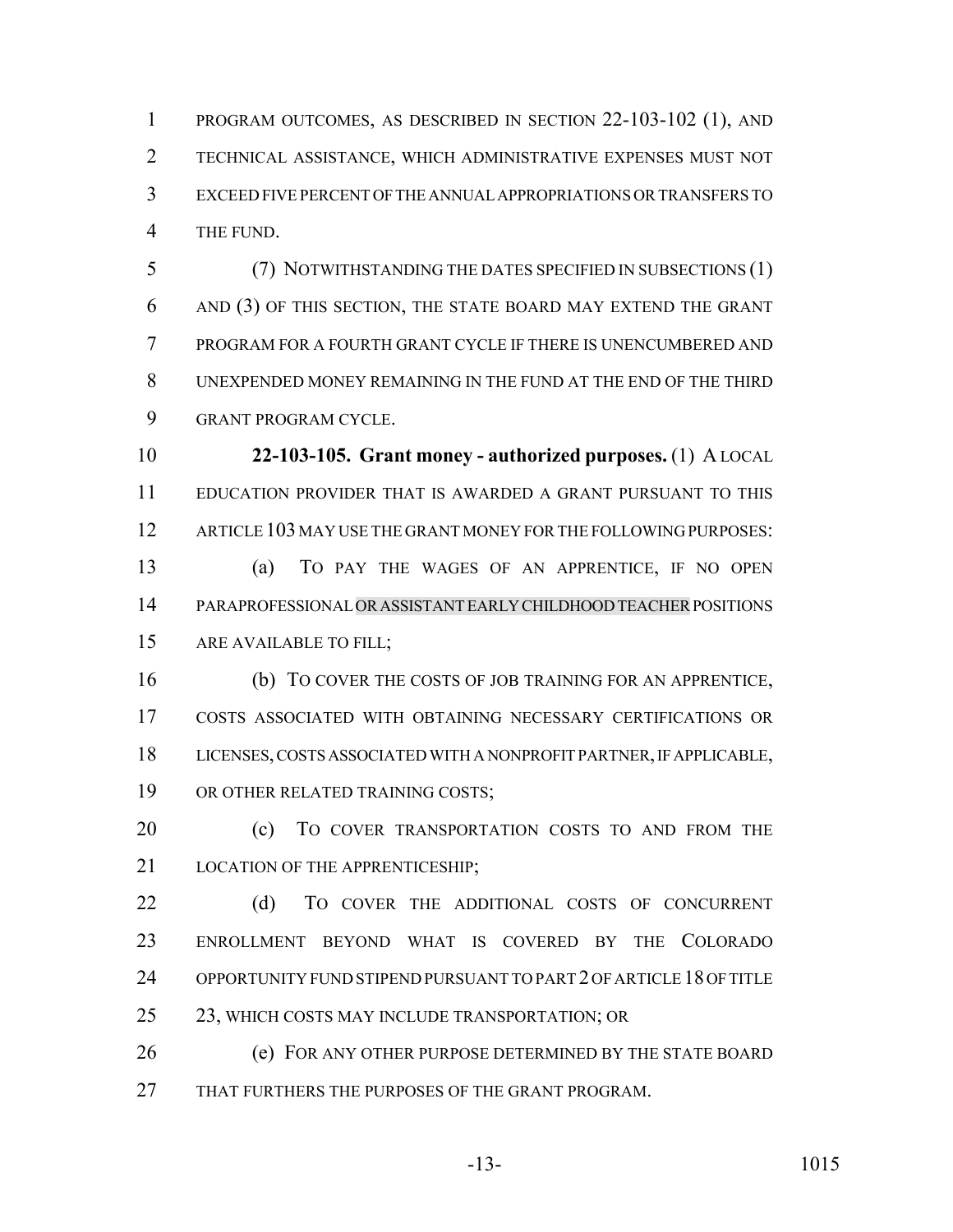**22-103-106. Future educator pathways fund - creation.** (1) THE FUTURE EDUCATOR PATHWAYS FUND IS HEREBY CREATED IN THE STATE TREASURY.THE FUND CONSISTS OF ANY MONEY THAT THE GENERAL ASSEMBLY MAY APPROPRIATE OR TRANSFER TO THE FUND.

 (2) THE STATE TREASURER SHALL CREDIT ALL INTEREST AND INCOME DERIVED FROM THE DEPOSIT AND INVESTMENT OF MONEY IN THE FUND TO THE FUND.

 (3) MONEY IN THE FUND IS CONTINUOUSLY APPROPRIATED TO THE 9 DEPARTMENT FOR THE PURPOSE OF THIS ARTICLE 103.

 (4) THE STATE TREASURER SHALL TRANSFER ALL UNEXPENDED 11 AND UNENCUMBERED STATE MONEY IN THE FUND ON JUNE 30, 2025, TO 12 THE GENERAL FUND.

 (5) ON JULY 1, 2020, ON JULY 1, 2021, AND ON JULY 1, 2022, THE STATE TREASURER SHALL TRANSFER FIVE HUNDRED FIFTY THOUSAND DOLLARS FROM THE GENERAL FUND TO THE FUND CREATED IN THIS SECTION.

 **22-103-107. Reporting.** (1) NO LATER THAN DECEMBER 31, 2021, AND NO LATER THAN DECEMBER 31 OF EACH YEAR IN WHICH THE STATE BOARD AWARDS GRANTS, THE DEPARTMENT SHALL SUBMIT AN ANNUAL REPORT ON THE GRANT PROGRAM TO THE GOVERNOR AND THE HOUSE AND SENATE COMMITTEES ON EDUCATION OR THEIR SUCCESSOR COMMITTEES. THE DEPARTMENT SHALL INCLUDE AVAILABLE 23 INFORMATION REGARDING:

 (a) THE NUMBER OF FUTURE EDUCATOR PATHWAYS PROGRAMS SUPPORTED THROUGH THE AWARD OF GRANT MONEY TO LOCAL 26 EDUCATION PROVIDERS PURSUANT TO THIS ARTICLE 103;

(b) GENERAL INFORMATION ABOUT THE STUDENTS WHO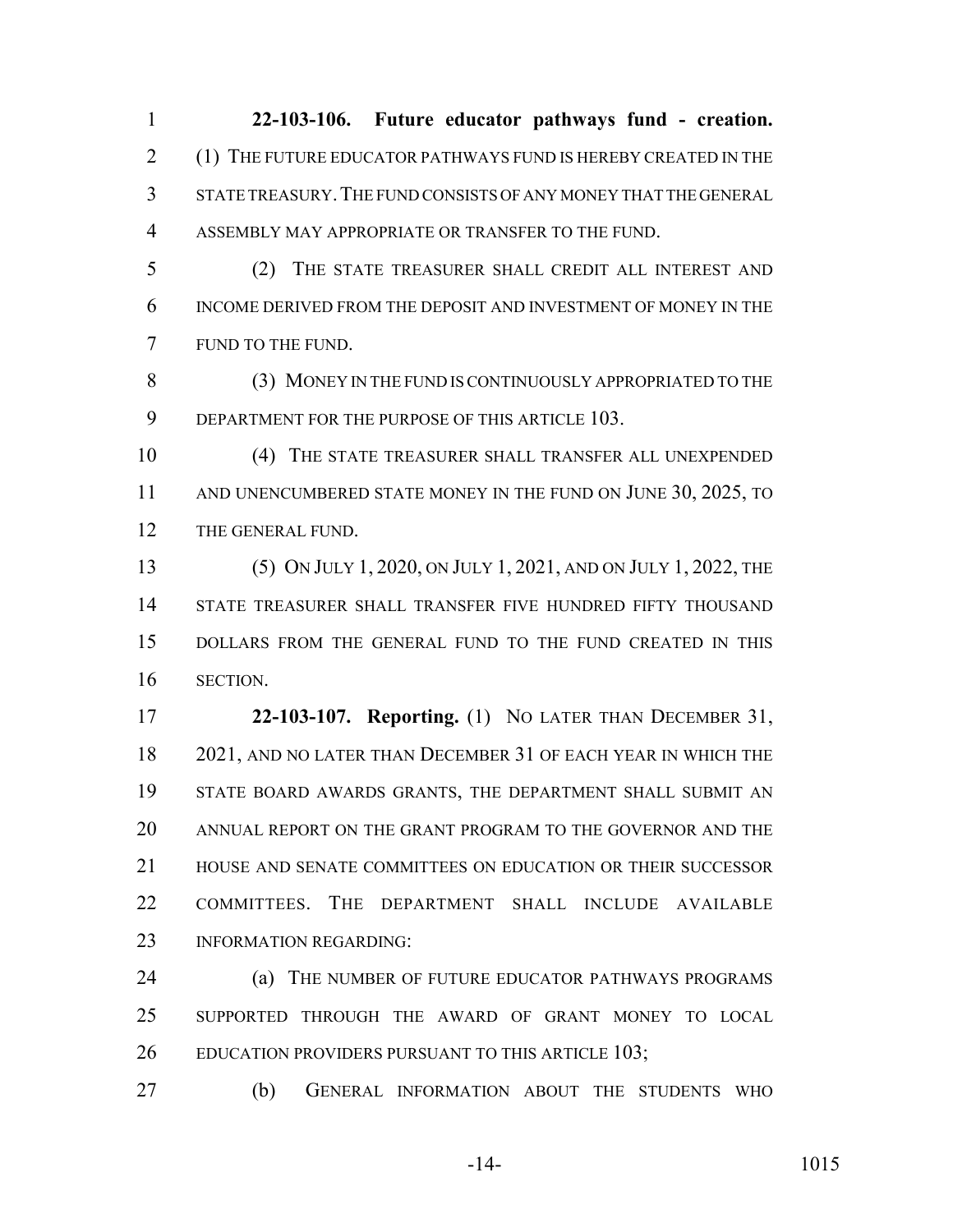PARTICIPATED IN THE FUTURE EDUCATOR PATHWAYS PROGRAMS, 2 INCLUDING NONIDENTIFYING INFORMATION REGARDING DEMOGRAPHICS AND WHETHER PARTICIPATING STUDENTS ARE ELIGIBLE FOR FREE OR REDUCED-PRICE LUNCH;

 (c) THE NUMBER OF STUDENTS WHO GRADUATED FROM HIGH SCHOOL AND ACHIEVED THE FOLLOWING:

(I) MATRICULATED TO HIGHER EDUCATION;

- 8 (II) RECEIVED AN EDUCATION-RELATED DEGREE OR TEACHING CREDENTIAL IN THREE YEARS;
- (III) RECEIVED AN EDUCATION-RELATED DEGREE OR TEACHING CREDENTIAL IN FOUR YEARS; OR
- (IV) RECEIVED AN EDUCATION-RELATED DEGREE OR TEACHING 13 CREDENTIAL IN FIVE OR SIX YEARS;
- (d) COLLEGE CREDIT RECEIVED BY STUDENTS PARTICIPATING IN THE PROGRAM; AND
- (e) FUTURE EMPLOYMENT FOR STUDENTS PARTICIPATING IN THE PROGRAM, INCLUDING WHETHER EDUCATORS WHO PARTICIPATED AS STUDENTS IN A LOCAL EDUCATION PROVIDER'S PROGRAM WERE EMPLOYED 19 BY THE LOCAL EDUCATION PROVIDER.
- 20 (2) NOTWITHSTANDING THE PROVISIONS OF SECTION 24-1-136 (11)(a)(I) TO THE CONTRARY, THE DEPARTMENT SHALL SUBMIT A FINAL REPORT ON THE GRANT PROGRAM TO THE GOVERNOR AND THE HOUSE AND SENATE COMMITTEES ON EDUCATION OR THEIR SUCCESSOR COMMITTEES CONCERNING THE OUTCOME INFORMATION REQUESTED IN SUBSECTION (1)(c) OF THIS SECTION AS SOON AS THE INFORMATION IS AVAILABLE, BUT NOT LATER THAN DECEMBER 31, 2029.
- **22-103-108. Repeal of article.** THIS ARTICLE 103 IS REPEALED,